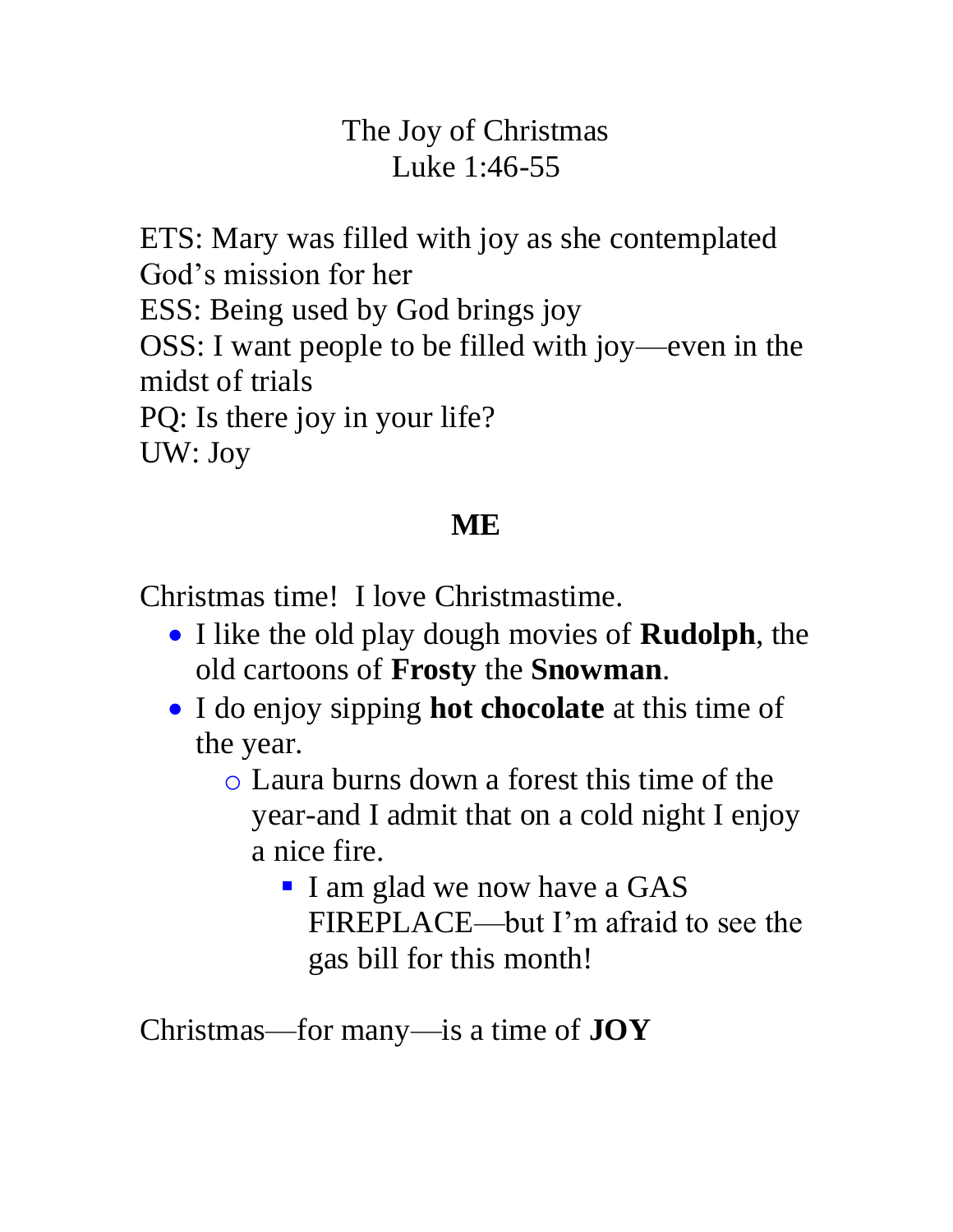- Time of **escape** from the problems of the world (even if for a few hours)
- Time of **joy** as you watch the **light in children** and **grandchildren** as they open up their gifts.

REALITY: In all our "happy" songs at Christmas we tend to ignore the pain.

- REASON: Maybe for many, Christmas is a time to try to ESCAPE pain—even if only for a day
- REALITY: For many, Christmas IS a time of pain

Even though Christmas is a time of JOY and Happiness, it can be a **painful** time for many

- Christmas of **loneliness**
	- o **Christmas** without a loved one at the table due to death, distance or disease
- Christmas of struggle due to **financial difficulty**

REALITY: There is a lot of uncertainty in our world!

- **Financial uncertainty** about rising gas and food prices
- **Employment uncertainty** about whether a person can keep their job
- **Health** uncertainty—is this disease going to get the best of me?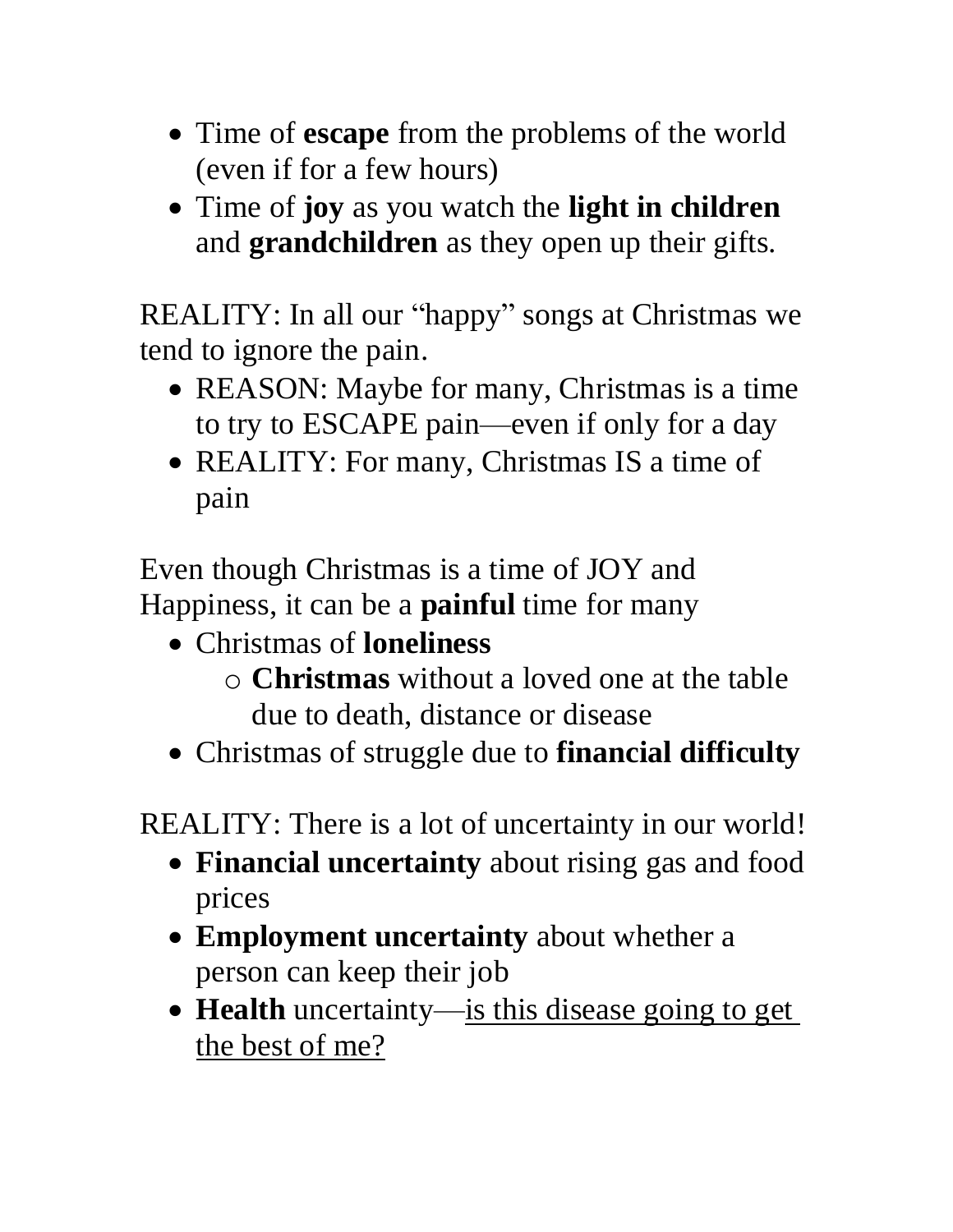• **Relationship** uncertainty—is my marriage going to make it?

Can you have JOY in the midst of PAIN? Can you have JOY in the midst of FEAR? Can you have JOY in the midst of UNCERTAINTY? Can you ENJOY Christmas despite CONCERNS and FEARS?

### *GOD*

#### Turn to **Luke 1**

Angel Gabriel comes to virgin, Jewish teenager named Mary

o In **Luke 1:28-31:** "And the angel came to her and said, "Rejoice, **favored** woman! The Lord is with you. But she was deeply troubled by this statement, wondering what kind of greeting this could be. 30 Then the angel told her, "Do not be afraid, Mary, for you have found favor with God. 31 Now listen: You will conceive and give birth to a son, and you will name him Jesus."

God had shown **Favor** (e.g. Grace) to Mary!

• A backwater, poor teenager had been shown grace by God!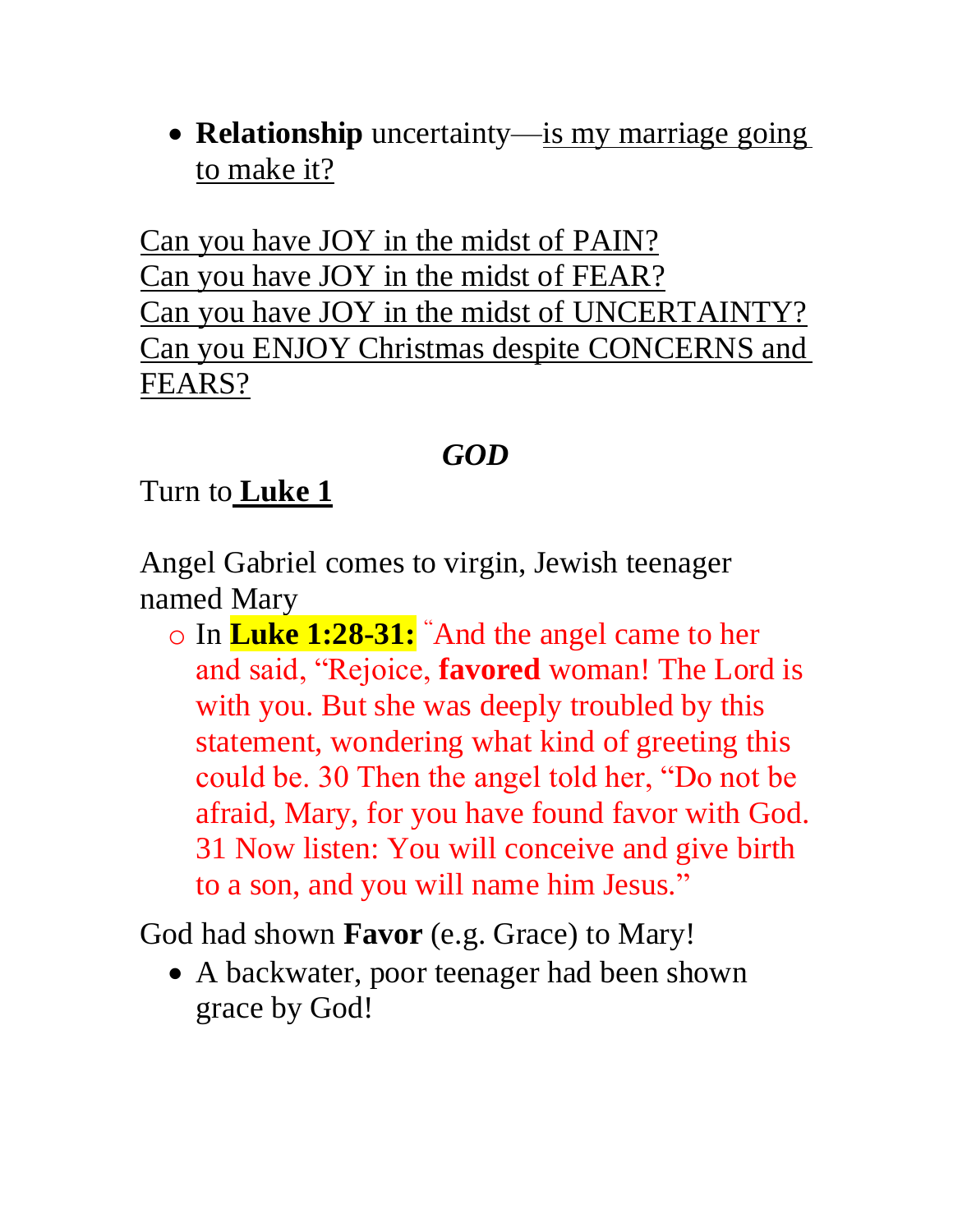We **won't rehash** last week, but needless to say this ANNOUNCMENT fills Mary with **CONFUSION**, but she **ACCEPTS** the news-"See, I am the Lord's servant...May it happen to me as you have said." (V. 38)

## REMINDER **GOD'S ACTONS DON'T ALWAYS MAKE SENSE, BUT HIS SERVANTS SERVE HIM**

God DOESN'T CALL us to ACT in FAITH without giving us evidence

- o Gabriel told Mary that Elizabeth was pregnant in her old age
- o Mary takes off to see Elizabeth (who is 6 months along)

Mary and Elizabeth talk about what God is doing and Mary breaks out into a **song of praise:** 

*Skip down to* **Luke 1:46-47 (HCSB)** "And Mary said: My soul proclaims the greatness of the Lord, <sup>47</sup> and my spirit has rejoiced in God my Savior,

• Do you think Mary is filled with Joy?

What is Joy?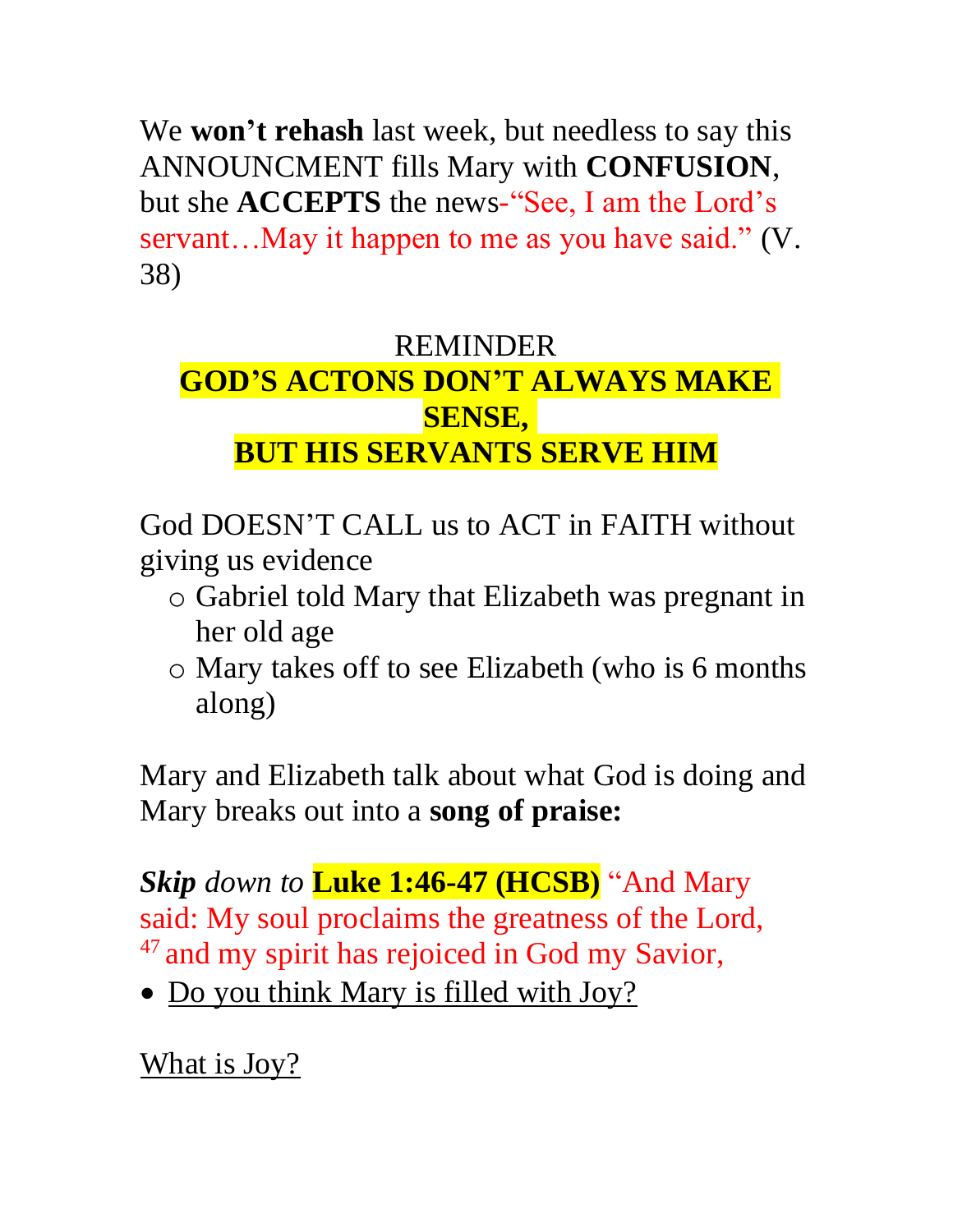The **dictionary** defines "Joy" as *A lively emotion of happiness; gladness* or as *Anything that causes delight.*

• Mary clearly is filled with an **"emotion of happiness"!**

The **definition** of **joy** is often tied in with **emotion**.

- **Joy** is certainly a part of the **Christmas** story!
	- o **Shepherds = JOY** The shepherds experienced an **emotional high** on that night.
		- Wouldn't you if a group of angels appeared to you, especially while you where on the outskirts of town tending some fat, smelly sheep who are about as smart as a fence post? Yes, they would be very happy, filled with Joy, after all their Savior had been born.
	- o **Wisemen = JOY.** Yes, Matthew tells us in Matthew 2:10 that the Magi, or Wisemen, were **overjoyed** when the star stopped over the house where Jesus was.
		- Wouldn't you be happy after traveling for months, maybe a year, over deserts, through a different country and a different culture, riding a lumpy camel following a star on a hunch that you are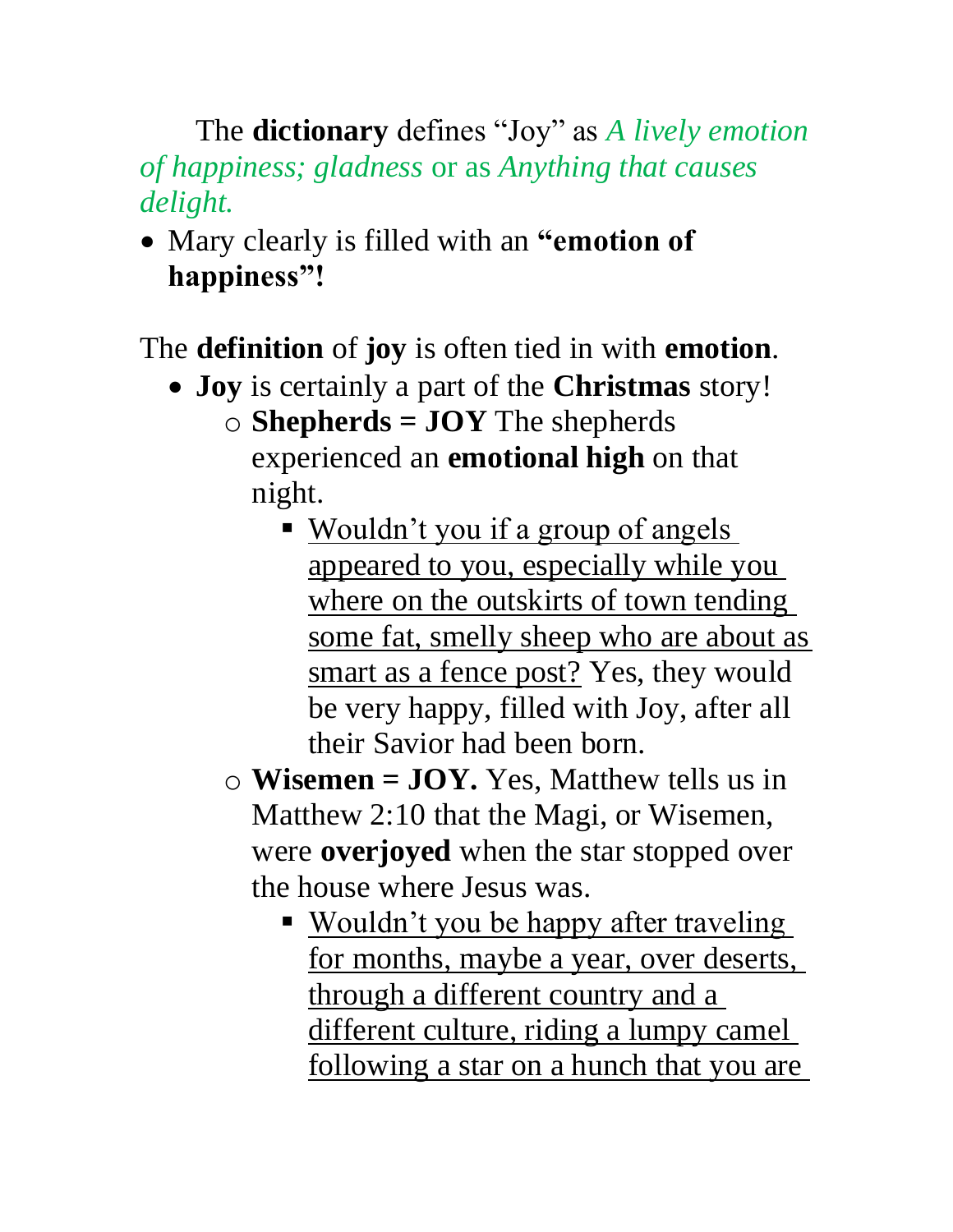going to find the King of the Jews? I'd be happy too to finally get there.

# IS joy *ONLY* an **"emotion of happiness"?**

- *If that is the case* the "Good tidings of great joy" that the angels brought to the shepherds and Mary brought had some **problems**.
	- o The **Jews** were still an **oppressed** people after
		- The Birth of Jesus
		- The Death of Jesus
	- o **Mary's circumstances** did not change after Jesus' birth!
		- We know that they were **poor** by the **sacrifice** that they brought to the temple.
		- We know that Joseph was a **carpenter**.
			- Carpentry was not an occupation of the learned. It was a blue-collar job that was in the realm of the poor.
	- o **Mary** had to **watch** as her son-the one the angel told her was the Son of God-was **crucified** on a cross!

The Joy of Christmas is not found in a **fleeting emotional high** or is to be found in **circumstances**. Joy is found…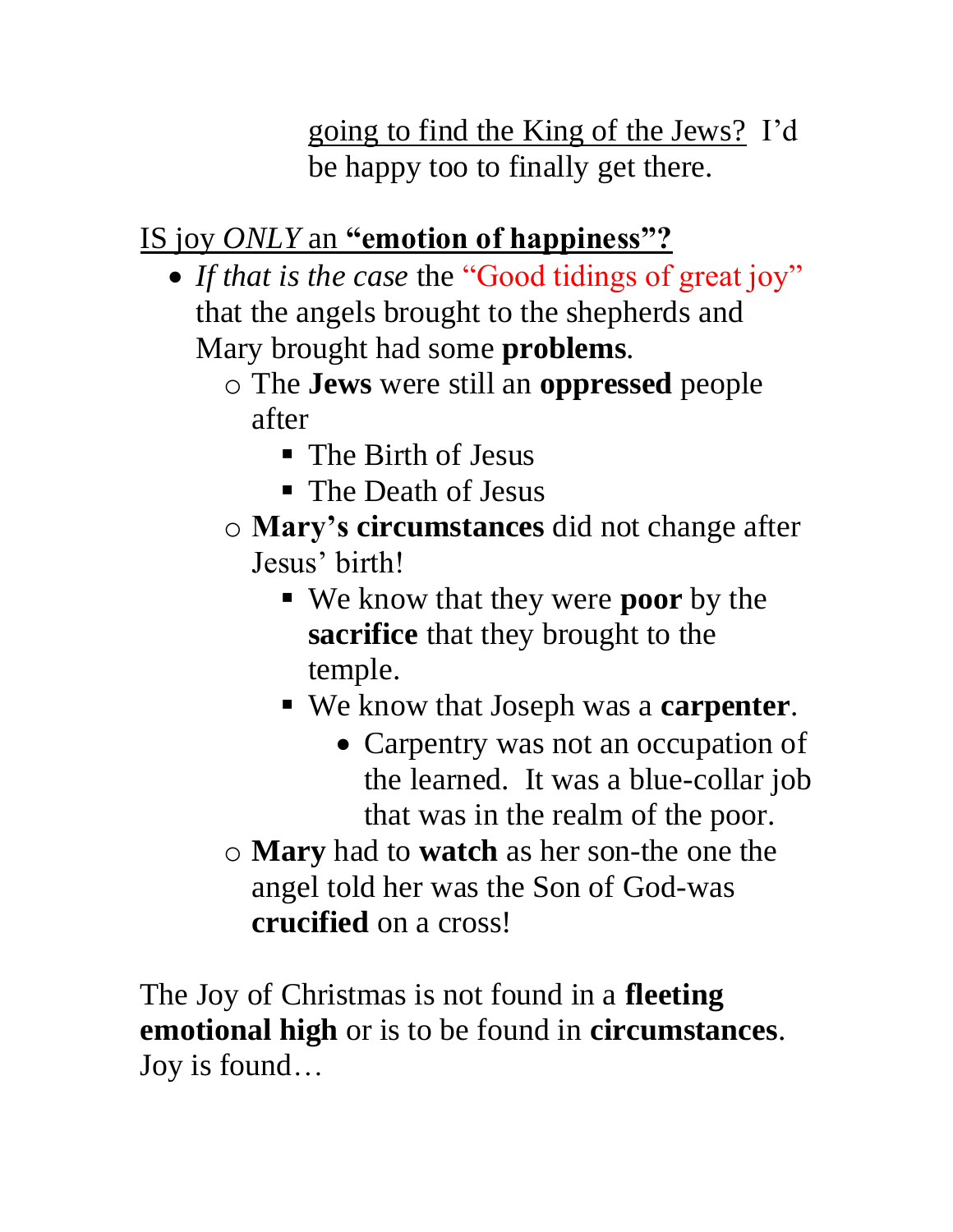- *Not* in **Unbelief** -- **Voltaire** was an outspoken atheist. He wrote: "I wish I had never been born."
- *Not* in **Pleasure** -- **Lord Byron** lived a life of pleasure if anyone did. He wrote: "The worm, the canker, and grief are mine alone."
- *Not* in **Money** -- **Jay Gould**, the American millionaire, had plenty of that. When dying, he said: "I suppose I am the most miserable man on earth."
- *Not* in **Position** and **Fame** -- **Lord Beaconsfield** enjoyed more than his share of both. He wrote: "Youth is a mistake; manhood a struggle; old age a regret."
- *Not* in **Military Glory** -- **Alexander** the **Great** conquered the known world in his day. Having done so, he wept in his tent, before he said, "There are no more worlds to conquer."

## If Joy is **not simply emotional**, what is the **Joy of Christmas**?

- How can you have **joy** even in the middle of **financial struggle**!
- How can you have **joy** even in the midst of a bad **medical diagnosis**!
- How can you have joy without that **loved one** or **spouse**?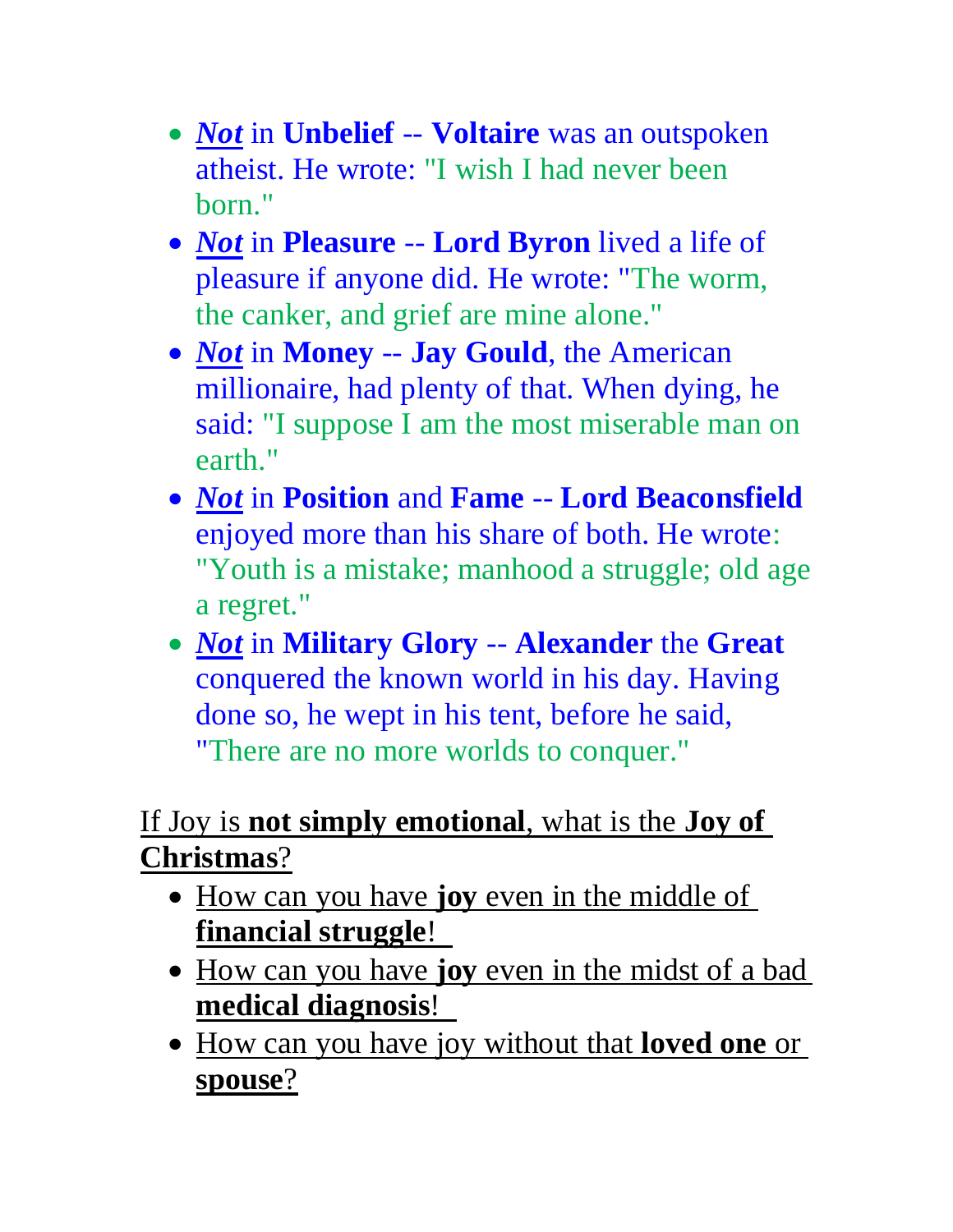• How can you find joy when you feel **lonely and isolated?**

You can have joy the same way Mary found joy in the midst of her…

- o **Confusion** about what was happening
- o **Fear** of how her **family** would react
- o **Fear** about how **Joseph** would respond
- o **Concern** about raising the Son of God!

How did Mary find JOY in the midst of fear, confusion and concern?

Mary's Joy was rooted in WHO her Son was: **Luke 1:31 (HCSB)** <sup>31</sup> Now listen: You will conceive and give birth to a son, and you will call His name Jesus.

The angel **predicted** 5 *future* things about Mary's Son.

# **Luke 1:32 (HCSB)**

- 1. **"**He will be **great** and
- 2.**[He]** will be called the Son of the Most High,
	- a. The fact that her Baby was to be called the "Son of the Most High" pointed to His **equality** with **Yahweh**.
		- i. In Jewish thought a **son** was a **"carbon copy"** of his father,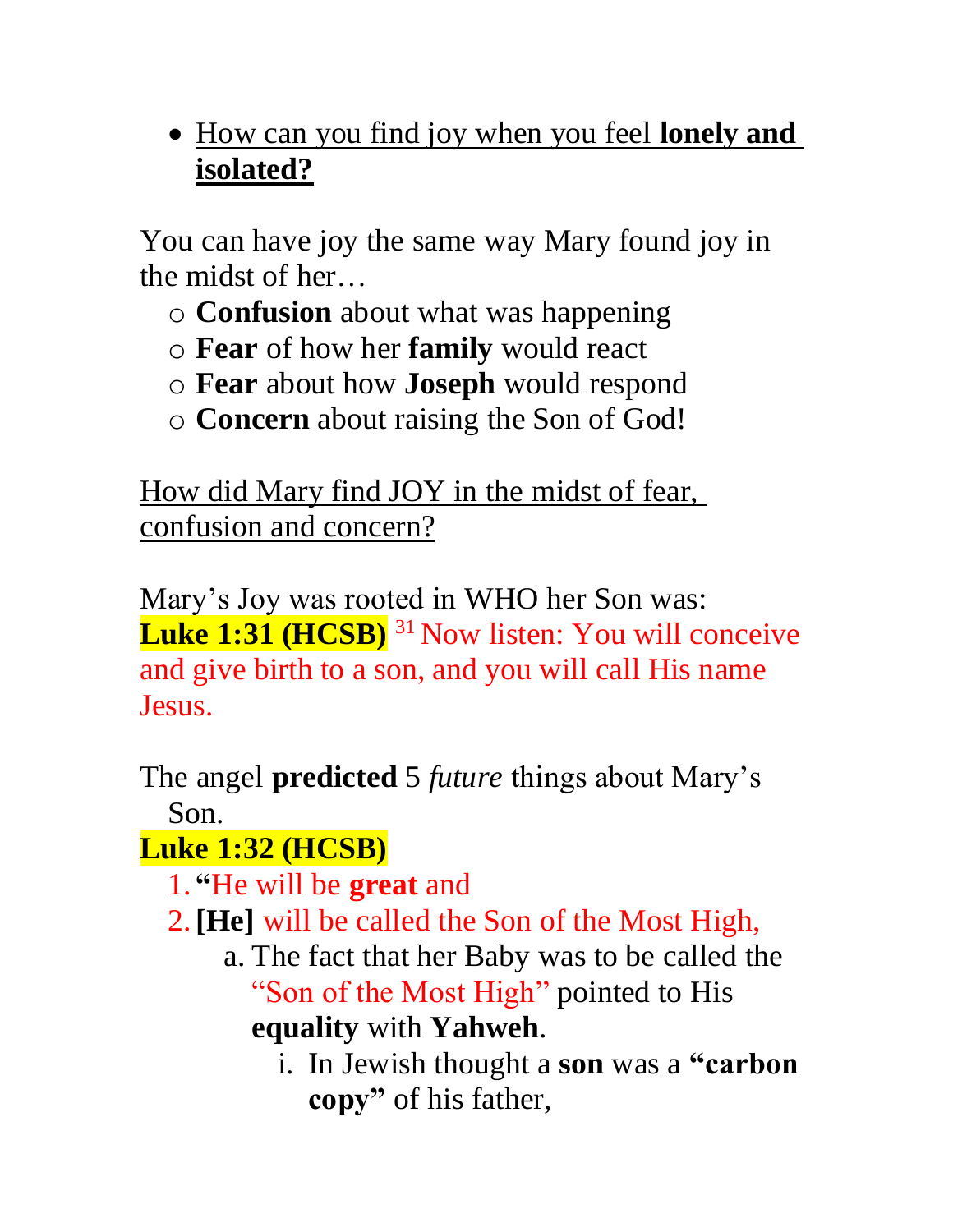- 1.The phrase "son of" was often used to refer to one who **possessed** his **"father's" qualities**
- b.Jesus would later say "You've seen Me, you've seen the Father"
- 3.The Lord God will give Him the throne of His father David.
	- a. Jesus, as David's descendant, will sit on David's throne when He **reigns** in the **Millennium**-the 1,000 years of peace on this earth!
		- i. **Spiritually**, this is **fulfilled**, but **physically** there will be a day when Jesus will rule and reign on the earth!
- 4. He will reign over the house of Jacob forever,
	- a. Jesus, as David's descendant, will sit on David's throne over His people when He **reigns** in the **Millennium**-the 1,000 years of peace on this earth!
- 5. His kingdom will have no end.
	- a. Mary's Son was not going to be like an earthly king, but He was to have **eternal reign**-therefore, He was God come to the earth!

*Mary has been told she is going to have the Son of God!*

• *Mary responds with these words of praise:*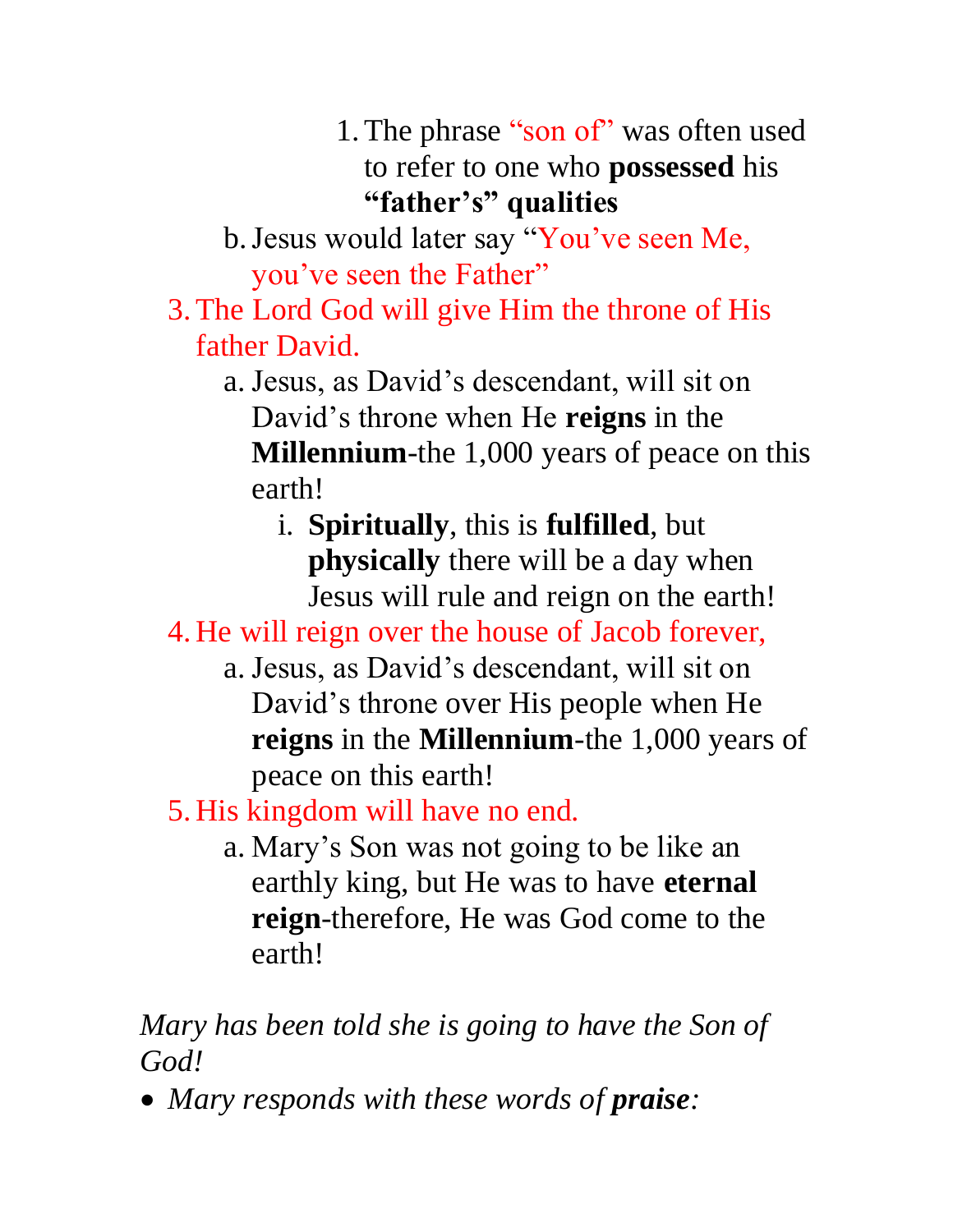**Luke 1:46-47 (HCSB)** "And Mary said: My soul proclaims the greatness of the Lord, <sup>47</sup> and my spirit has rejoiced in God my Savior,

• Do you think Mary is filled with Joy? YESS!!!

### **Find Joy in Your Future Hope**!

JOY *NOT* based on immediate circumstances but a **future hope**—v. 32

- 1. **"***He will* **be great** and
- 2.*[He] will* **be** called the Son of the Most High,
- 3.The Lord God *will give* Him the throne of His father David.
- 4. He *will reign* over the house of Jacob forever,
- 5. His kingdom *will have* no end.

Having JOY during Christmas is not ROTED in a **fleeting emotion** you may feel on Christmas when…

- Family is gathered
- You get the newest widget
- The fun in the snow

What Mary says shows that she recognized that JOY was **deeper** than the **temporary**…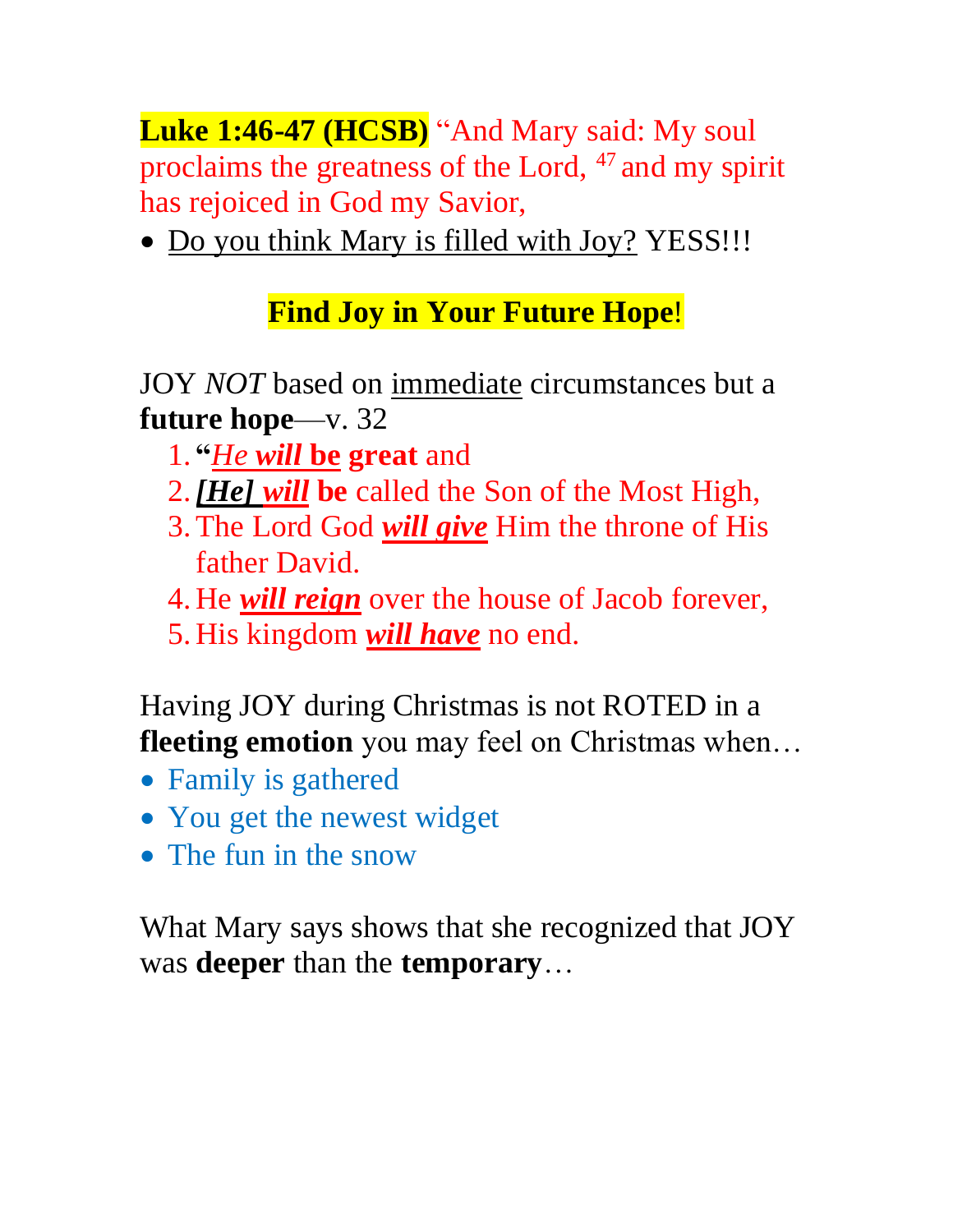**Luke 1:46–47 (HCSB)** "And Mary said: My soul proclaims the greatness of the Lord, <sup>47</sup> and my spirit has rejoiced in **God my Savior,**

Mary recognized that she was a **sinner**!

• Only **Sinners** need a **Savior**!

Mary's Joy was based **not just** on being **chosen** as the **future mother** of the **Son of God**

- Mary's joy was based in the fact that a **"Savior"**  was being given!
	- o What was Mary going to be saved from? Her **sins**!
		- Mary knew the **biggest problem** was "**sin**"

### **Find JOY in Your Redemption from Sin**

Mary did not conceive of how her Son would deliver her from her sins, but she knew He would.

Mary's JOY was rooted NOT ONLY in what God would do, but **what God HAD DONE!**

**Luke 1: 48:** "because He has looked with **favor** on the humble condition of His slave."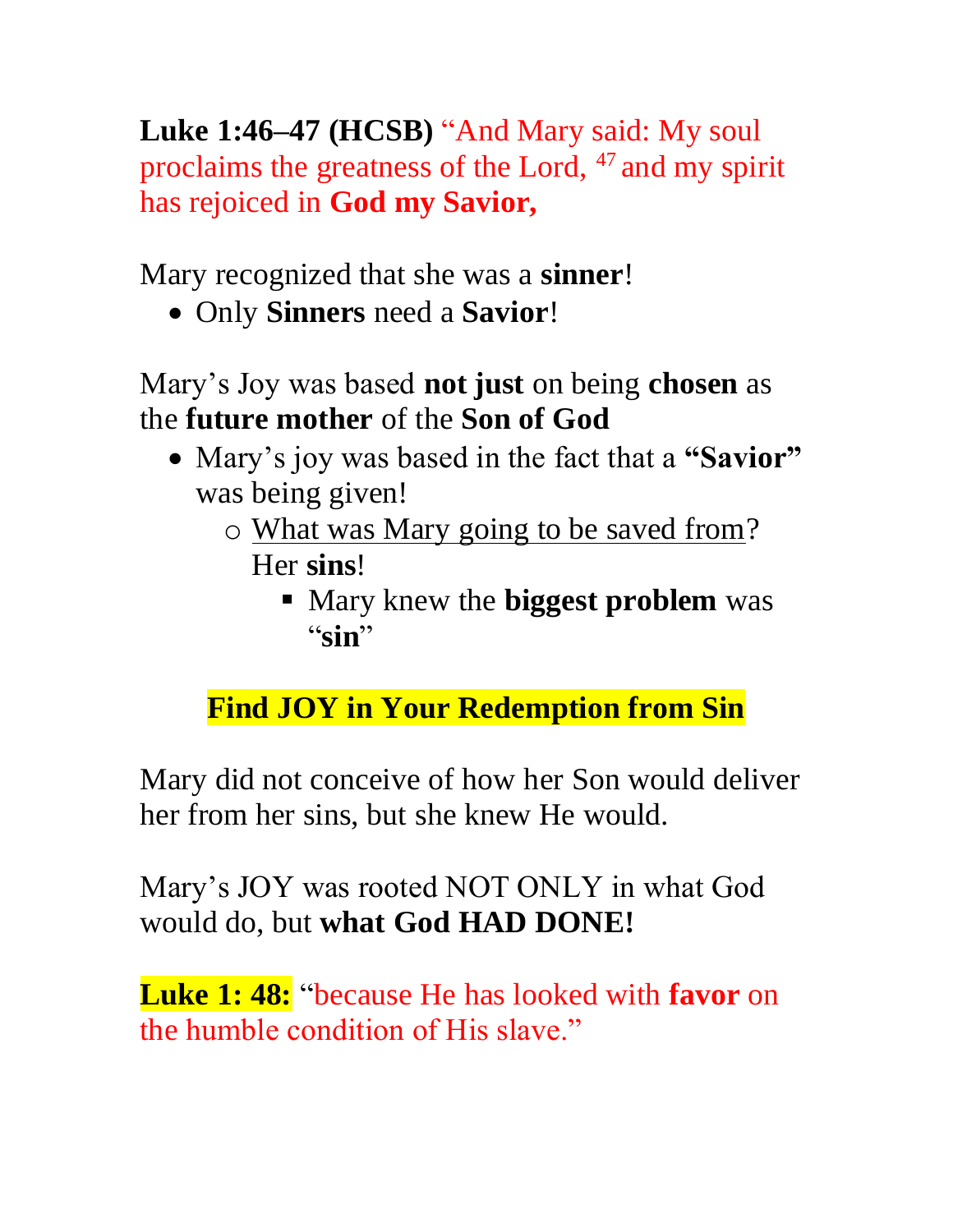• You can have JOY b/c God has look on you with **favor!**

IF you are "saved" – You are **CHOSEN** by God!

- If you are "**saved**", you are experiencing God's favor!
	- o You are *CHOSEN, REDEEMED, HOLY, etc.*
		- NOT b/c of **anything you have done**!
		- NOT b/c of **who you are**!
			- Mary called herself "His Slave" o Mary was a poor, backwater teenager!

You can say the same things Mary said **Luke 1:49**:

….because *the Mighty One has done great things for me,*

- The **Mighty One** (GOD) has done a **great thing** for you
	- o He **chose** you
	- o He **Sent His Son** for you
	- o He **showed** you **love** before you loved Him
	- o He **sacrificed** for you!

You can say the same things Mary said **Luke 1:50 "**His mercy is from generation to generation on those who fear Him."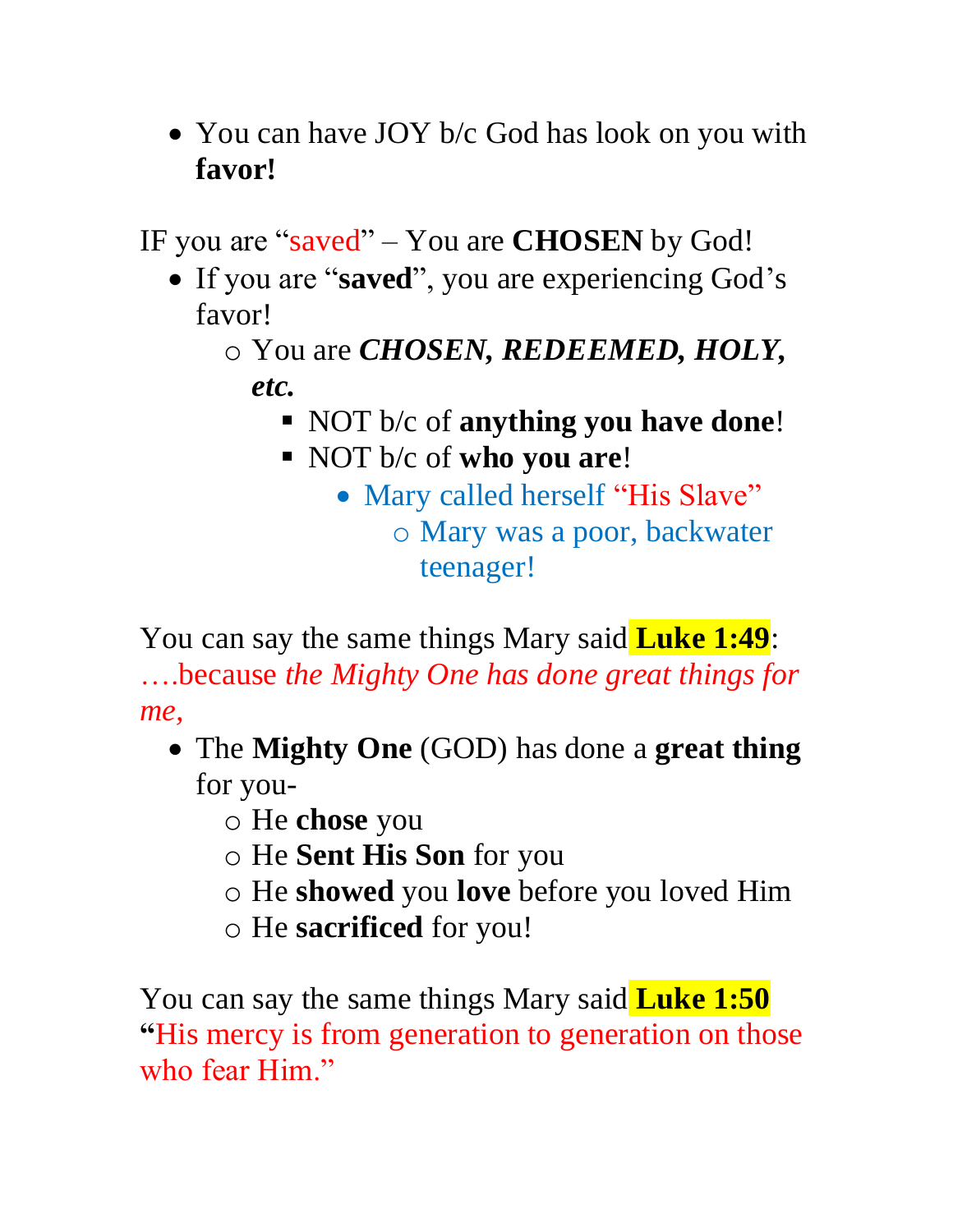• You and I are 20 generations removed from Mary, but God has shown YOU mercy! o **Mercy: Not getting what you deserve!**

> ▪ You and I deserve **separation** from God in Hell; God has shown you and I "Mercy"!

**Find Joy in Coming Justice**

Do you know what the **abbreviation**: **SJW**? (Social Justice Warrior)

• People are looking for Justice

People feel that the RICH and POWERFUL are oppressing us-and, in some cases, they are!

• In North Korea, the trusted elite can surf the Internet with relative freedom while the masses are kept inside the national *intranet*, painstakingly sealed off from the outside world, meticulously surveilled

**Mary**, realized that the coming Savior, would **bring Justice**

• Mary saw that the Justice is a done deal with the coming Savior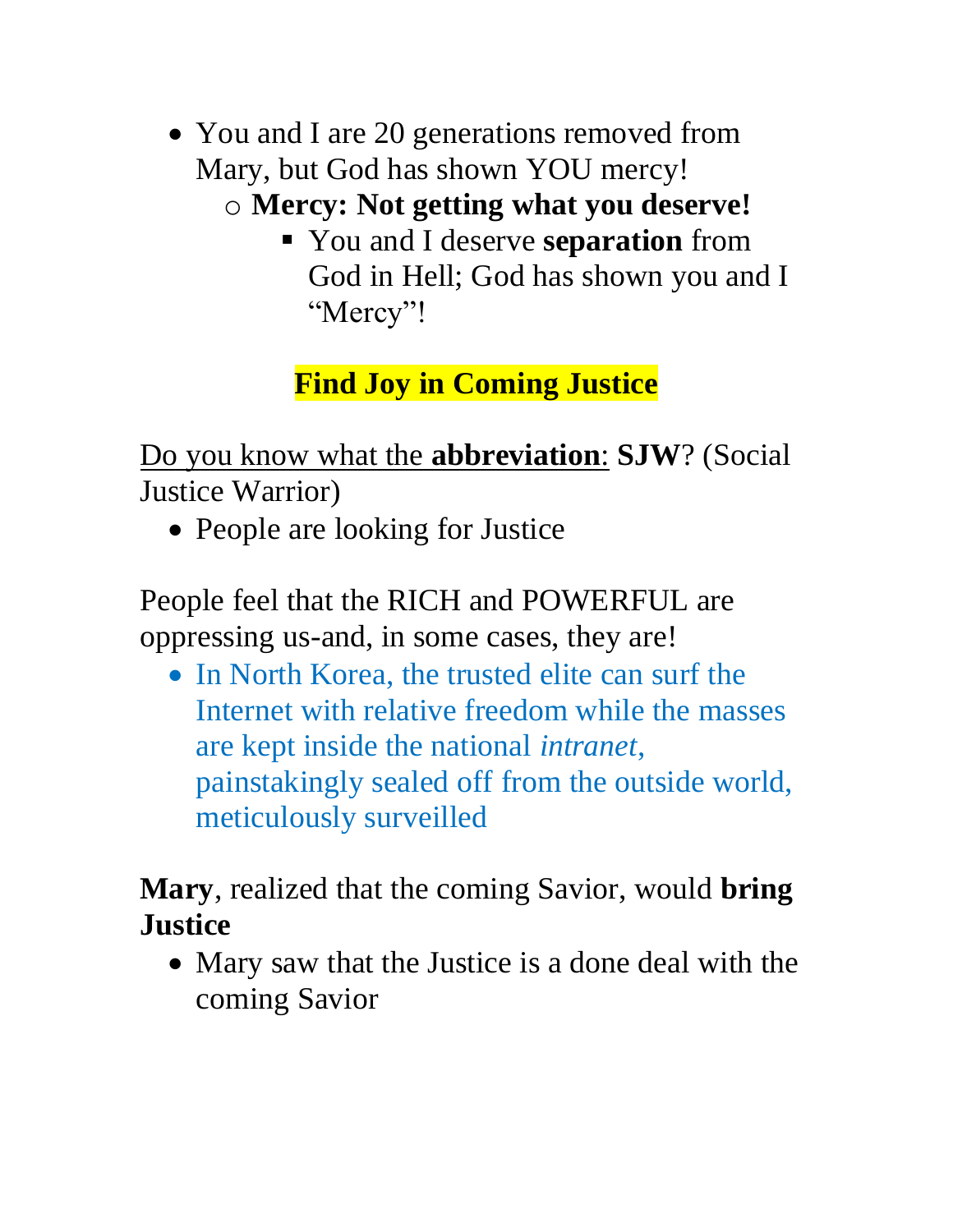With the coming of the Savior, look at all Mary say **God Has ("He Has")** done…

**Luke 1:51-53** <sup>51</sup> **He has** done a mighty deed with His arm;

- **He has** scattered the **proud** because of the thoughts of their hearts;
- <sup>52</sup> **He has toppled** the **mighty** from their **thrones** and exalted the lowly.
- <sup>53</sup> **[He has]** sent the **rich** away empty.

How has God done these things?

- NOT through **military conquest**
- NOT through **political** maneuvering
- NOT through **social welfare** programs
- NOT through **socialism**

God did this by **sending His Son** to be the **Savior**!

• Jesus **defeated** the **ultimate oppression**: **SIN**!

NOW, that SIN has been DEFEATED, Jesus will again return to exact JUSTICE!

Christ-followers have JOY b/c we know that the day is coming when what Mary foresaw will happen.

# **Joy Because God Keeps His Promises**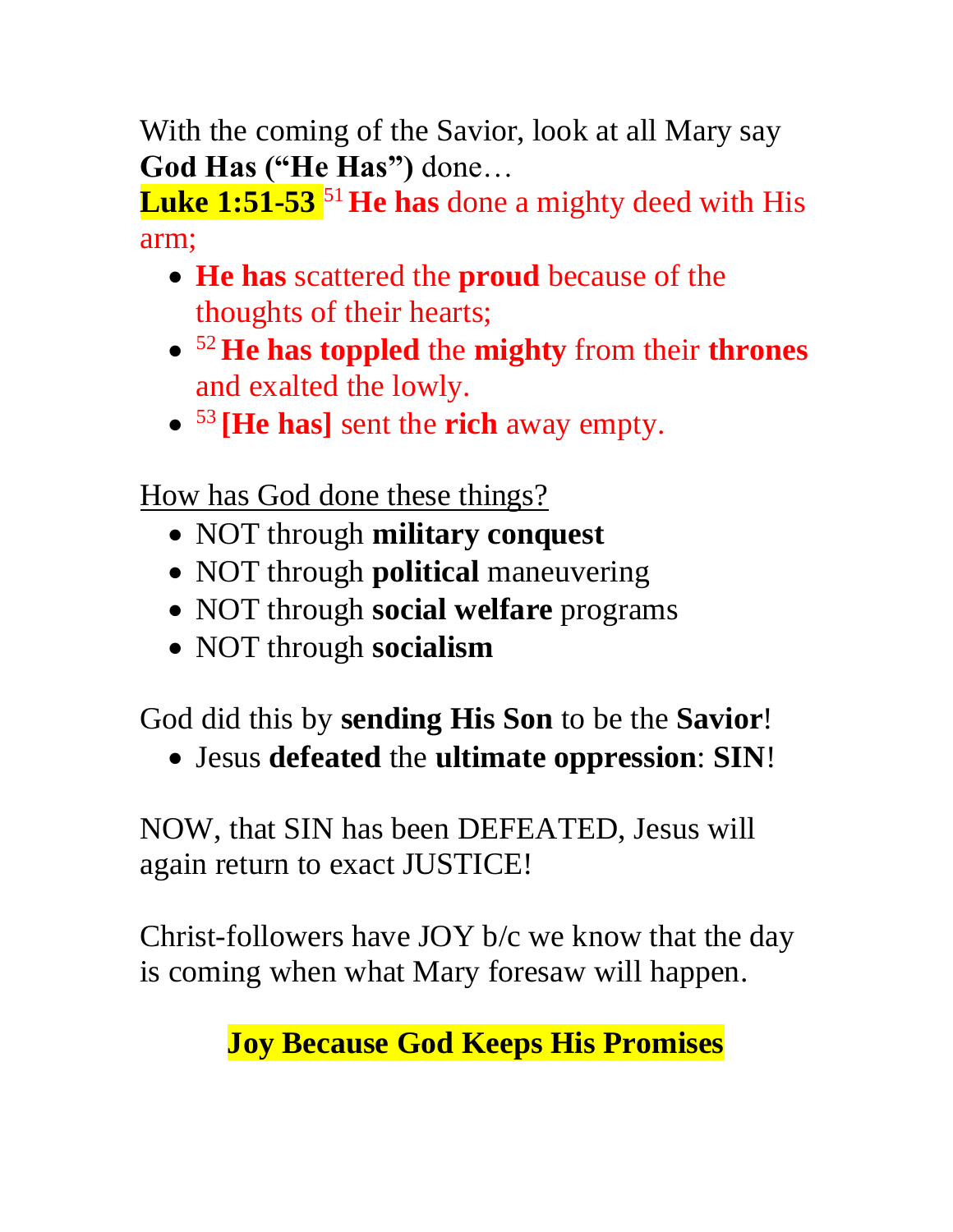Mary continues: **Luke 1:54-55 " <sup>54</sup> He has** helped His servant Israel, mindful of His mercy, <sup>55</sup> just as He spoke to our ancestors, to Abraham and his descendants forever." (E.g., He has kept His promises)

After thousands of years of waiting, after 400 years of silence, God finally spoke!

• God was going to fulfill His promise

You can Have Joy knowing that God keeps His Promises

- To **supply** all your needs
- To **never leave** you or forsake you
- To give **strength** to the weary
- To **fight** for you
- To set you **free** from the **oppression** of sin
- To **deliver** you from the **sin and death**
- To **lead** you
- To give you **wisdom**
- To **forgive** you of your sins when you **confess** them to Him
- To **hear you** when you **pray** in **confession**
- To **give** you **eternal** l**i**fe
- To **bless** you when you **honor Him**
- To **be with you** wherever you go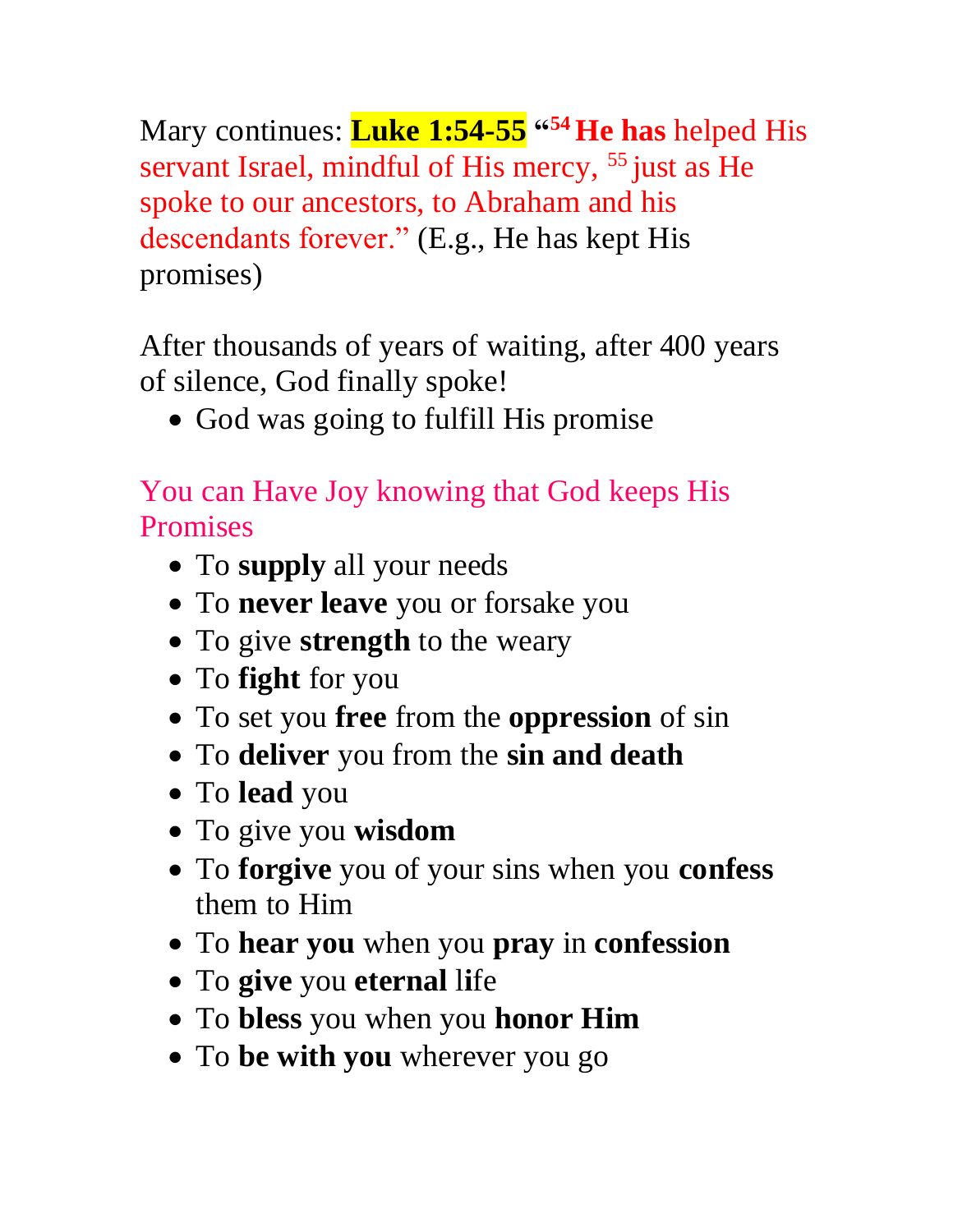- To give you what you **ask** in prayer when you are abidi**n**g in Him
- To never **blot** out your name from **the Book of Life**
- To **work** in **all things** for the **good**
- To give **good gifts** to those who ask Him

**WHAT is the JOY of Christmas?**

*Joy is Not Based on Circumstances*

Paul, stresses the **paradox** that this joy can be **experienced** in the midst of **temporal afflictions**.

- Why?
	- o Afflictions viewed as **transitory** and thus unable to dampen the joy of the believer,
	- o Afflictions suggest the **imminent fulfillment** of the believers' **hopes** and thus heighten rather than diminish the mood of exultation.
		- **Romans 5:3** "Not only so, but we also rejoice in our sufferings, because we know that suffering produces perseverance"
			- Did you know that Paul's Letter to the **Philippians**, written under circumstances of **severe suffering**, is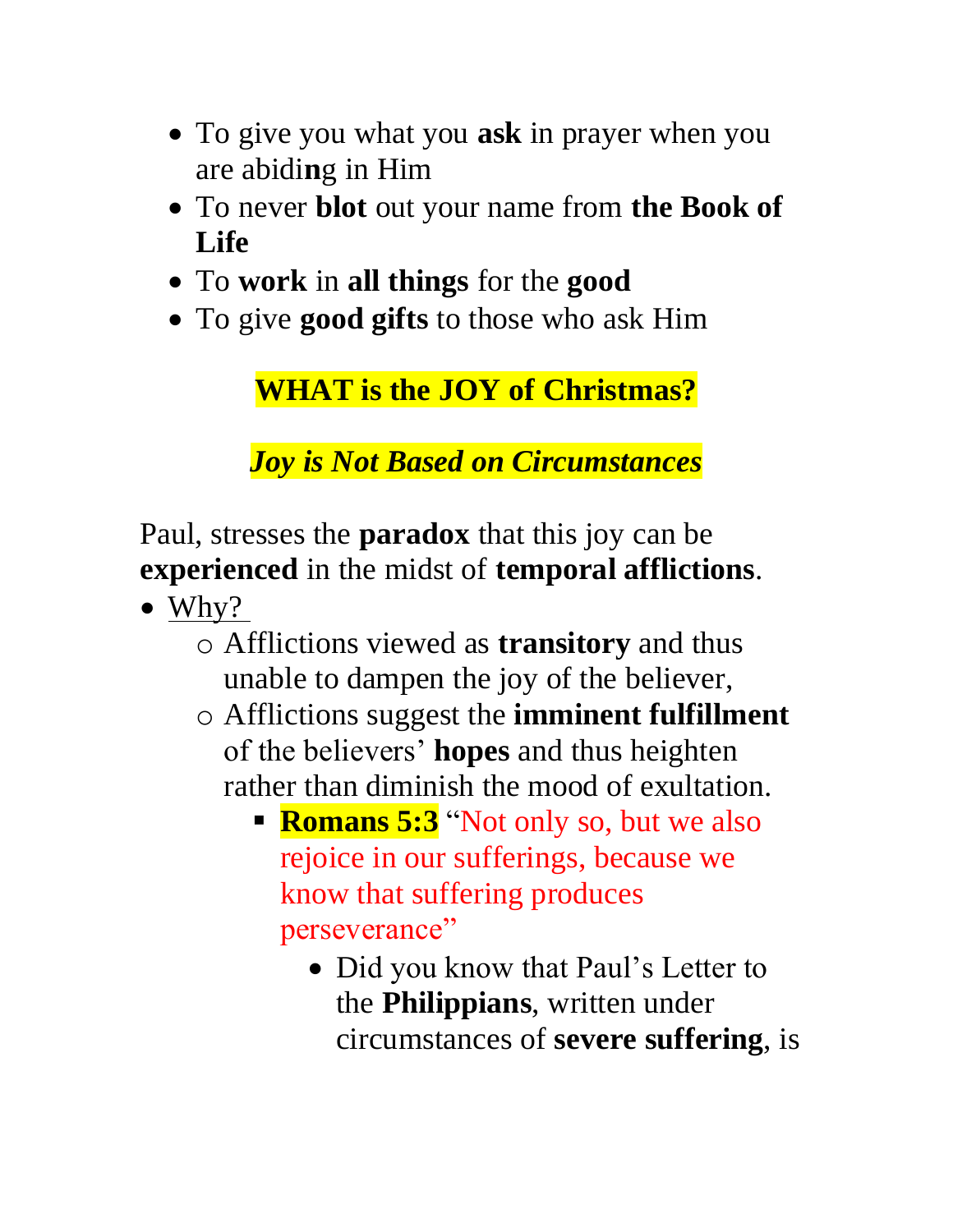also the most joyous of all his Letters!

The **joy of Christmas** can be experienced even when you feel that you are on the **outside**.

• **Mary** was a humble, poor, teenage girl in the backwaters of Israel!

YOU can joy even when you have no clue what a **vector** is or can't **remember** why you are **even here** in the first place!

• You can even have joy when you get **dumped**- even when you get dumped big time!

How is that possible?

- Should I always have a plastic smile on my face!
- <u>Be Mr. Happy-faced Christian all the time?!</u>
	- o No. **Jesus wept**, **Paul suffered**, I doubt that that **seventy-mile** journey was **not all yippee Skippy** for **Mary** and **Joseph**.
		- You can have **the joy of Christmas** even in the midst of tears, of grief, of pain.
			- Why? Because the joy of Christmas is much more than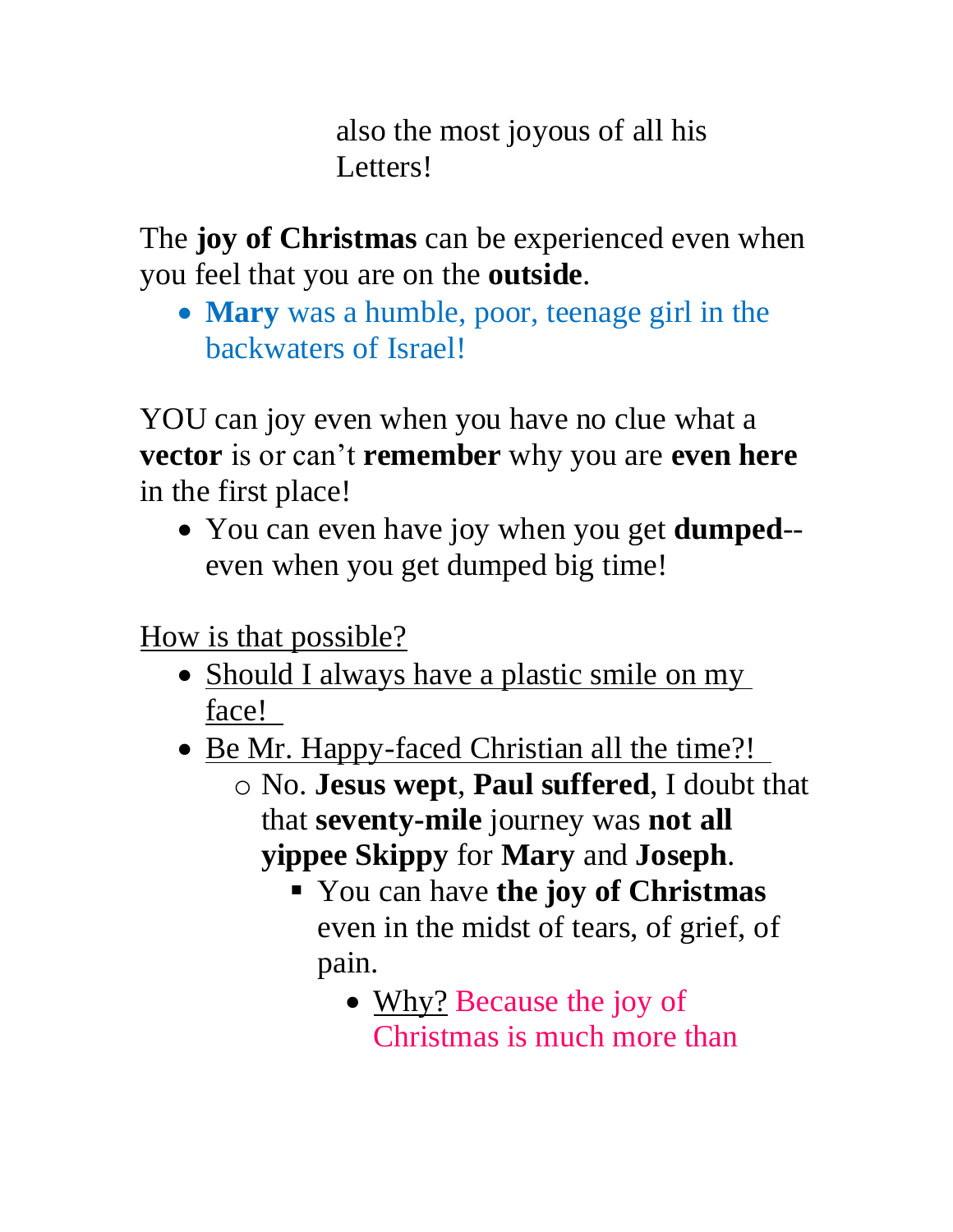emotions or circumstances. Those things are temporary.

*Joy is Based on the eternal.*

A person who has the Joy of Christmas has a joy that **endures**.

- He/she has the assurance that no matter what happens **God is in control.**
- Remember what Jesus told his disciples when He was trying to explain to them that He was going to die shortly.
	- o He said: **John 14:27** "Peace I leave with you; my peace I give you. I do not give to you as the world gives. Do not let your hearts be troubled and do not be afraid."
		- Since **Jesus** came from **heaven** He knew what he was talking about!

You can have the Joy of Christmas despite circumstances and emotions because you can have the underlying joy in knowing that what you are doing for God has eternal rewards.

- You can have the joy of Christmas because God is always in control,
- You can have the Joy of Christmas because on a day some 2,000 years ago Jesus came to earth.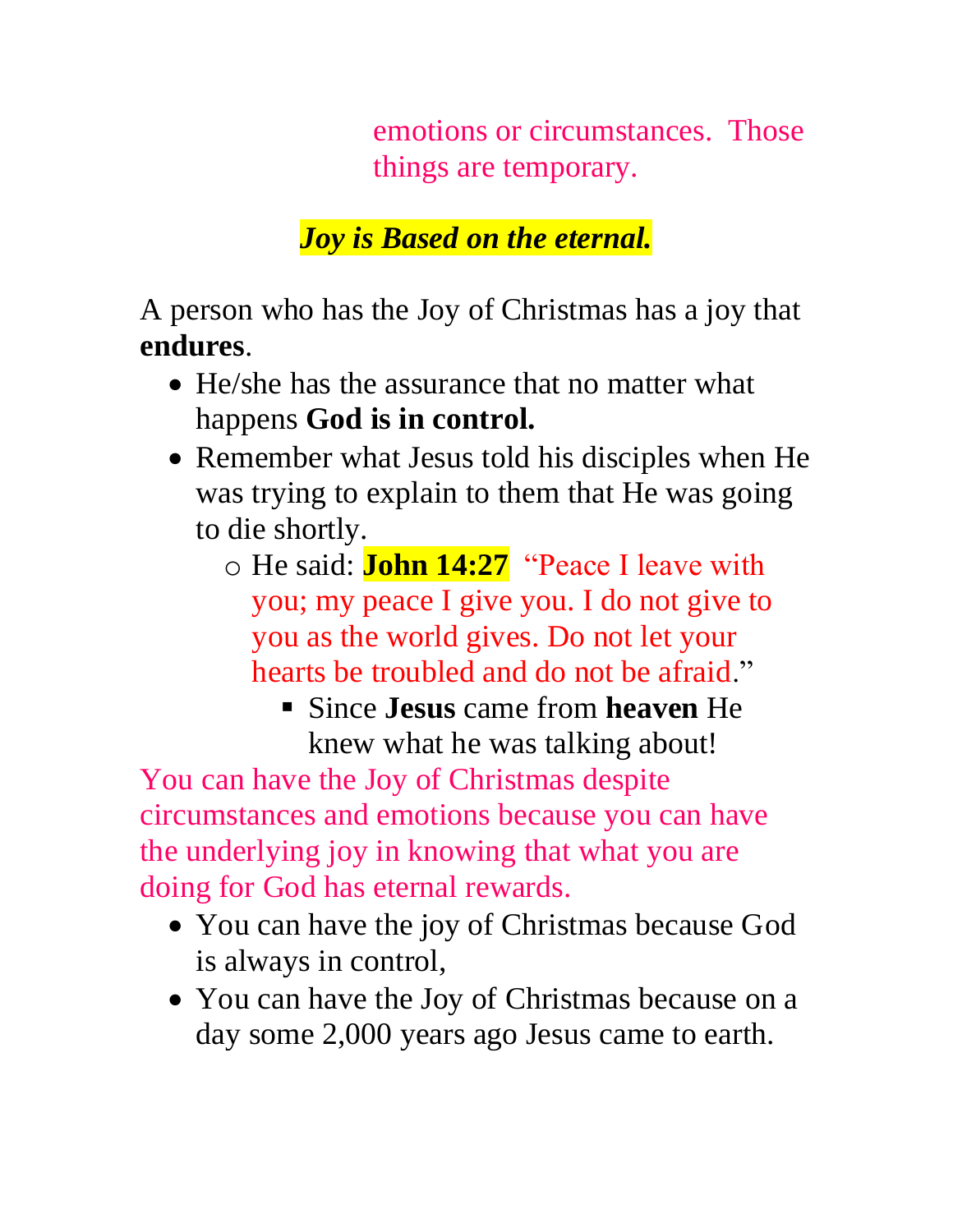#### **PQ: Do you have the JOY of Christmas?**

Twas The Night Before Jesus Came/Twas the night before Jesus came and all through the house/Not a creature was praying, not one in the house. Their Bibles were lain on the shelf without care/In hopes that Jesus would not come there. The children were dressing to crawl into bed, Not once ever kneeling or bowing a head. And Mom in her rocker with baby on her lap Was watching the Late Show while I took a nap. When out of the East there arose such a clatter, I sprang to my feet to see what was the matter. Away to the window I flew like a flash/Tore open the shutters and threw up the sash! When what to my wondering eyes should appear But angels proclaiming that Jesus was here. With a light like the sun sending forth a bright ray I knew in a moment this must be THE DAY! The light of His face made me cover my head/It was

Jesus returning just like He said And though I possessed worldly wisdom and wealth, I cried when I saw Him in spite of myself.

In the Book of Life which He held in his hand, Was written the name of every saved man. He spoke not a word as he searched for my name; When He said, "It's not here" my head hung in shame. The people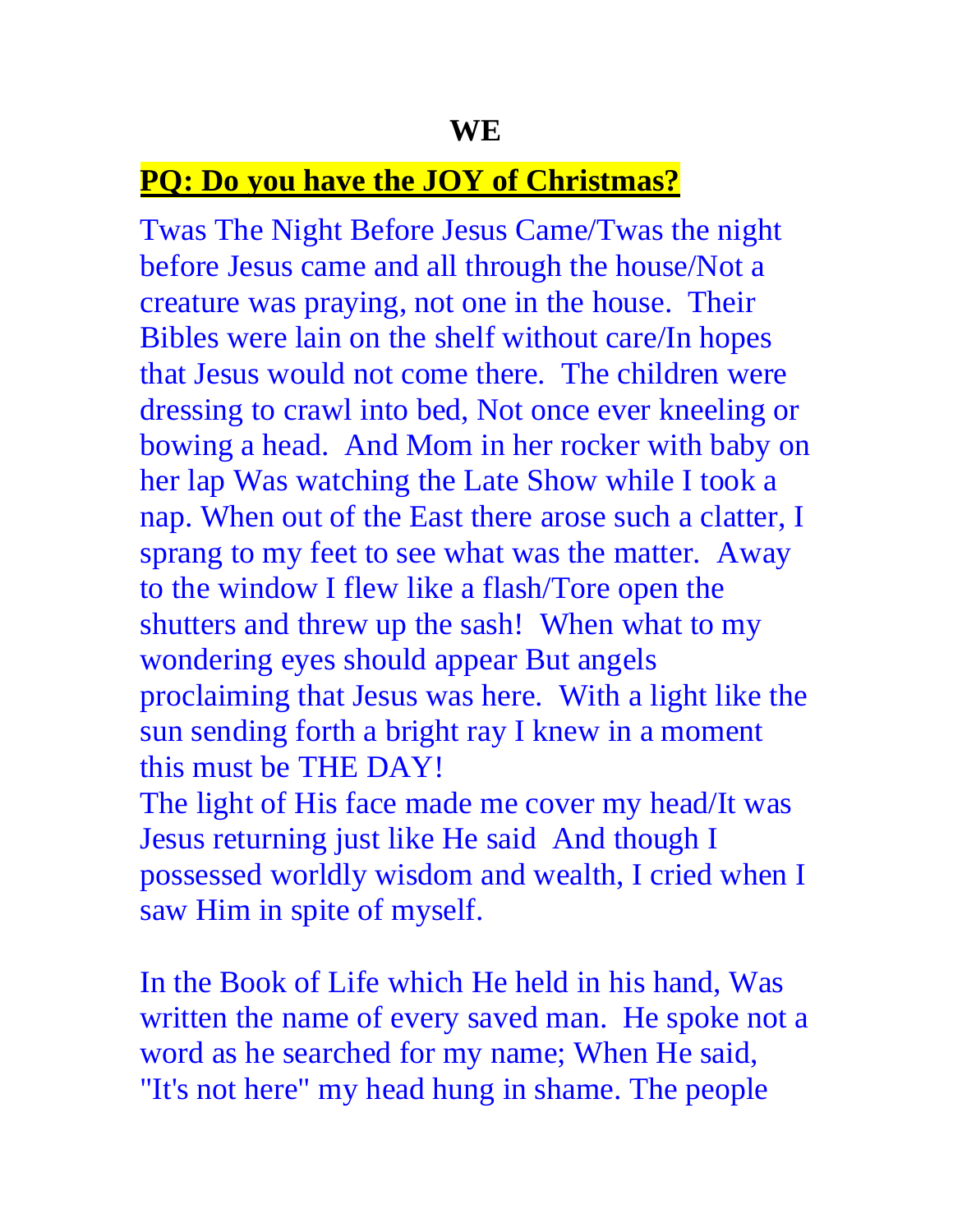whose names had been written with love, He gathered to take to His Father above. With those who were ready He rose without a sound While all the rest of us were left standing around. I fell to my knees, but it was too late; I had waited too long and thus sealed my fate. I stood and I cried as they rose out of sight; Oh, if only I had been ready tonight. In the words of this poem the meaning is clear; The coming of Jesus is drawing near. There's only one life and when comes the last call, We'll find that the Bible was true after all!

## **PQ: Do you have the JOY of Christmas?**

- Is your Joy built only on your circumstances?
- Is you Joy built only on how you feel?
- Is your Joy built only on Social Justice?

In all these cases-and others-your joy comes and goes!

- 1. You don't have a deep, abiding, eternal joy!
	- o You don't know if you really have a future!

The only way to experience the JOY of Christmas is to recognize like Mary: My God and My Savior!

- 1. You are NOT God
- 2. You need a Savior b/c you are a sinner